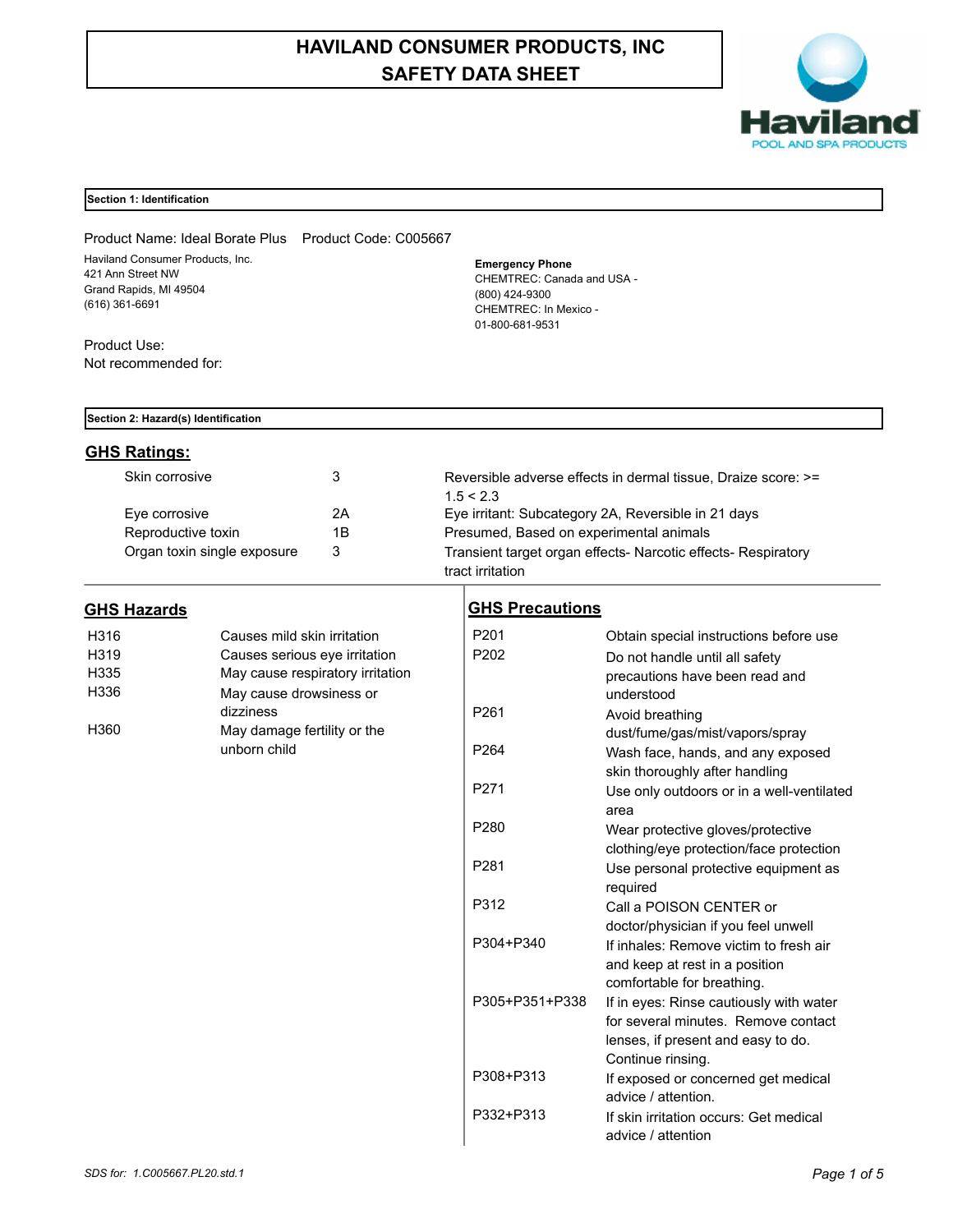| P337+P313        | If eye irritation persists get medical<br>advice / attention                                                |
|------------------|-------------------------------------------------------------------------------------------------------------|
| P405             | Store locked up                                                                                             |
| P403+P233        | Store in a well-ventilated place. Keep<br>container tightly closed.                                         |
| P <sub>501</sub> | Dispose of contents/container in<br>accordance with<br>local/regional/national/international<br>regulations |

### **Danger**



| Section 3: Composition/Information on Ingredients    |                             |                              |                              |  |
|------------------------------------------------------|-----------------------------|------------------------------|------------------------------|--|
| <b>Chemical Name / CAS No.</b>                       | <b>OSHA Exposure Limits</b> | <b>ACGIH Exposure Limits</b> | <b>Other Exposure Limits</b> |  |
| Boron oxide (B2O3)<br>11303-86-2<br><b>40 to 50%</b> | 15 mg/m3 TWA (total dust)   | 10 mg/m3 TWA                 | NIOSH: 10 mg/m3 TWA          |  |
| <b>Trade Secret</b><br><b>40 to 50%</b>              |                             |                              |                              |  |

#### **Section 4: First-aid Measures**

#### **Inhalation**

Rescuers should put on appropriate protective gear. Remove from area of exposure. If not breathing, give artificial respiration. If breathing is difficult, give oxygen. Keep victim warm. Get immediate medical attention. To prevent aspiration, keep head below knees.

#### **Eye Contact**

Immediately flush eyes with water. Flush eyes with water for a minimum of 15 minutes, occasionally lifting and lowering upper lids. Get medical attention promptly.

#### **Skin Contact**

Remove contaminated clothing. Wash skin with soap and water. Get medical attention. Wash clothing separately and clean shoes before reuse.

#### **Ingestion**

If swallowed, do NOT induce vomiting. Give victim a glass of water. Call a physician or poison control center immediately. Never give anything by mouth to an unconscious person.

#### **Section 5: Fire-fighting Measures**

#### **Extinguishing Media**

**Specific Hazards Arising from the Chemical** None known

#### **Special Protective Equipment and Precautions for Firefighters**

**Special Information**: As in any fire, wear self-contained breathing apparatus pressure-demand (MSHA/NIOSH approved or equivalent) and full protective gear.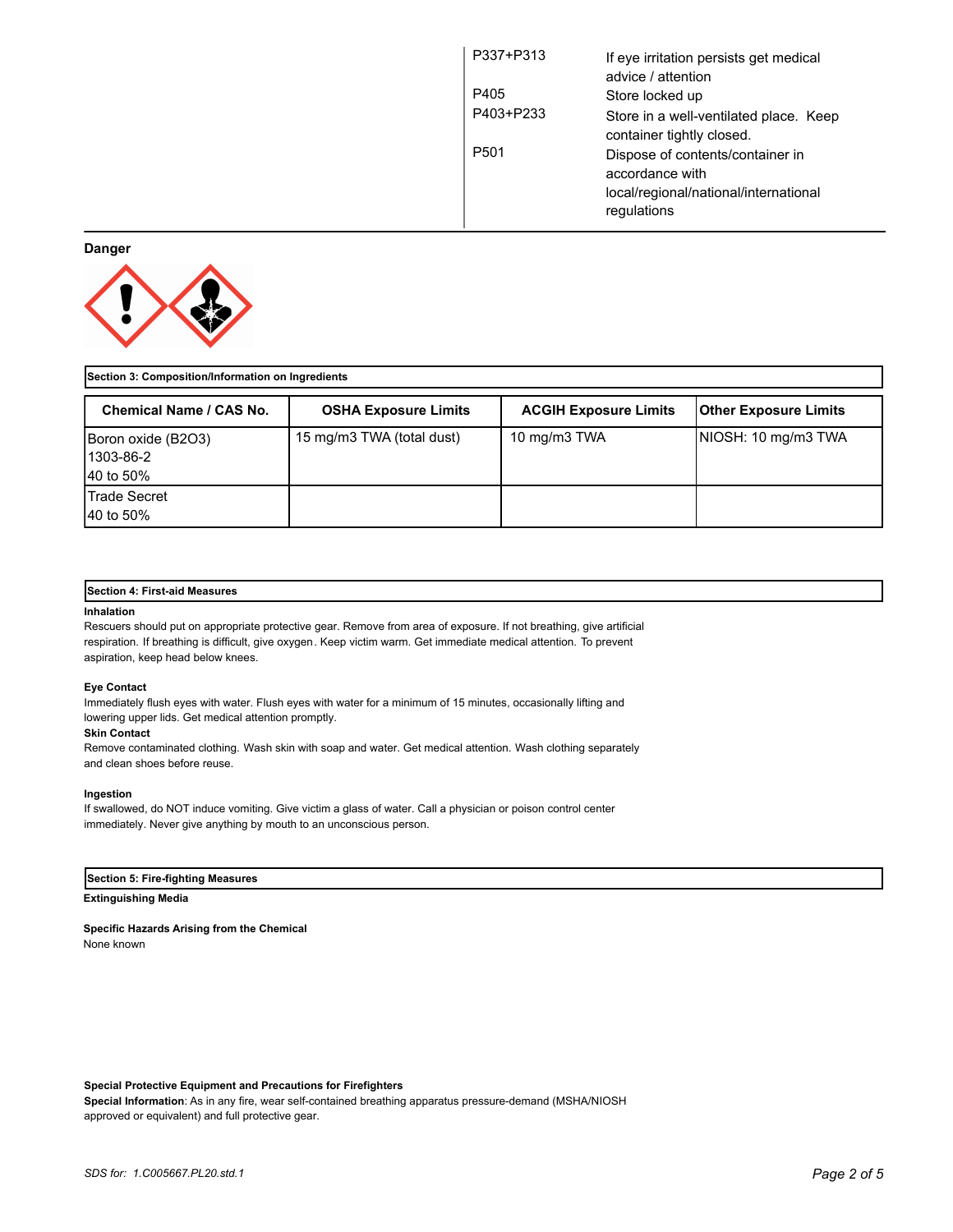**Spill and Leak Procedures**

#### **Section 7: Handling and Storage**

#### **Handling Procedures**

Use with adequate ventilation. Avoid breathing dusts, mists, and vapors. Do not get in eyes, on skin, or on clothing. Wear eye protection and protective clothing. Wash thoroughly after handling.

**STORAGE:** Keep away from heat, sparks, and flame. Store containers in a cool, well ventilated place. Keep container closed when not in use. Protect from direct sunlight.

| Section 8: Exposure Control/Personal Protection |                             |                              |                              |  |
|-------------------------------------------------|-----------------------------|------------------------------|------------------------------|--|
| Chemical Name / CAS No.                         | <b>OSHA Exposure Limits</b> | <b>ACGIH Exposure Limits</b> | <b>Other Exposure Limits</b> |  |
| Boron oxide (B2O3)<br>l 1303-86-2               | 15 mg/m3 TWA (total dust)   | $10 \text{ mg/m}$ 3 TWA      | NIOSH: 10 mg/m3 TWA          |  |
| l Trade Secret<br>IN/A                          |                             |                              |                              |  |

**RESPIRATORY PROTECTION:** A respiratory protection program that meets OSHA 1910.134 and ANSI Z88.2 requirements must be followed whenever workplace conditions warrant the use of a respirator.

**SKIN PROTECTION:** Wear impervious protective gloves. Wear protective gear as needed - apron, suit, boots.

**EYE PROTECTION:** Wear safety glasses with side shields (or goggles) and a face shield.

**OTHER PROTECTIVE EQUIPMENT**: Facilities storing or utilizing this material should be equipped with an eyewash facility and a safety shower.

**HYGENIC PRACTICES:** Do not eat, drink, or smoke in areas where this material is used. Avoid breathing vapors. Remove contaminated clothing and wash before reuse. Wash thoroughly after handling. Wash hands before eating.

#### **Section 9: Physical and Chemical Properties**

**Appearance:** White Granular Mix **Deparation Constanting Odor:** Odorless **Vapor Pressure:** Not Avaliable **Odor threshold:** Not Avaliable **Vapor Density:** Not Avaliable **pH:** 7.2 **Density:** Not Available **Melting point:** Not Avaliable **Freezing point:** Not Avaliable **Solubility:** Complete **Boiling range:** Not Avaliable **Flash point:** Not Avaliable **Evaporation rate:** Not Avaliable **Flammability:** Not Avaliable **Explosive Limits:** Not Avaliable **Specific Gravity** Not Available **Autoignition temperature:** Not Avaliable **Decomposition temperature:** Not Avaliable **Viscosity:** Not Avaliable **Grams VOC less water:** Not Avaliable

**Section 10: Stability and Reactivity** 

**Chemical Stability: STABLE Incompatibile Materials** 

**Conditions to Avoid**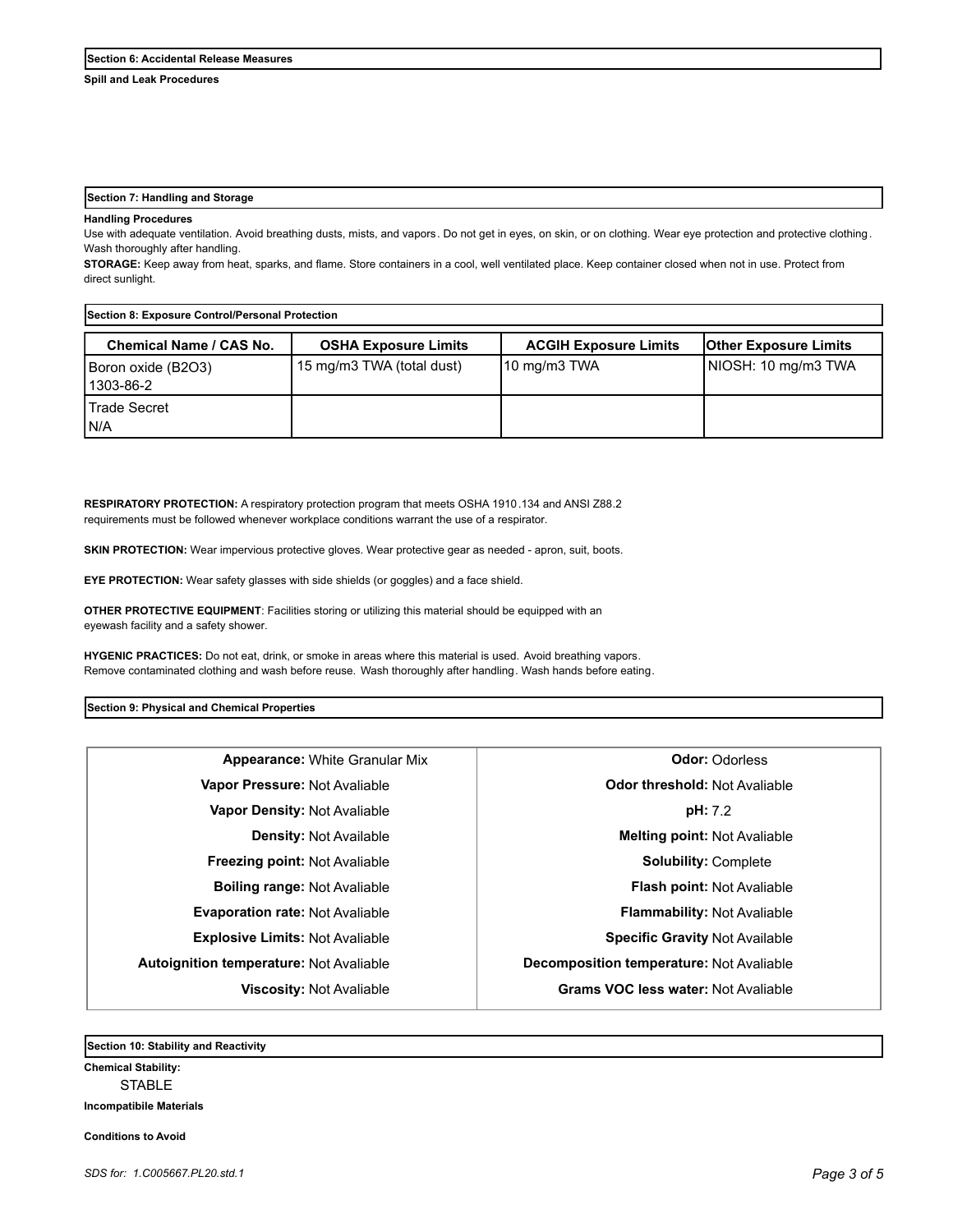#### **Hazardous Polymerization**

|  | Hazardous polymerization will not occur. |  |  |  |  |
|--|------------------------------------------|--|--|--|--|
|--|------------------------------------------|--|--|--|--|

**Section 11: Toxicology Information**

**Mixture Toxicity Component Toxicity**

| <b>Routes of Entry:</b><br>Inhalation<br>Ingestion<br>Skin contact<br>Eye contact                                                                                                                                         |                           |          |                              |  |
|---------------------------------------------------------------------------------------------------------------------------------------------------------------------------------------------------------------------------|---------------------------|----------|------------------------------|--|
| <b>Target Organs</b><br>Skin<br>Eyes                                                                                                                                                                                      | <b>Respiratory System</b> |          |                              |  |
| <b>Effects of Overexposure</b>                                                                                                                                                                                            |                           |          |                              |  |
| <b>CAS Number</b>                                                                                                                                                                                                         | <b>Description</b>        | % Weight | <b>Carcinogen Rating</b>     |  |
| Section 12: Ecological Information                                                                                                                                                                                        |                           |          |                              |  |
| <b>Component Ecotoxicity</b><br>Boron oxide (B2O3)<br>48 Hr EC50 Daphnia magna: 370 - 490 mg/L<br><b>Trade Secret</b><br>96 Hr LC50 Lepomis macrochirus: 8250 - 9000 mg/L [static]<br>48 Hr EC50 Daphnia magna: 2350 mg/L |                           |          |                              |  |
| Section 13: Disposal Considerations                                                                                                                                                                                       |                           |          |                              |  |
| Dispose of in accordance with local, state and federal regulations.                                                                                                                                                       |                           |          |                              |  |
| Section 14: Transportation Information                                                                                                                                                                                    |                           |          |                              |  |
| This product is non-regulated for land transport.                                                                                                                                                                         |                           |          |                              |  |
| Section 15: Regulatory Information                                                                                                                                                                                        |                           |          |                              |  |
| Country<br>Section 16: Other Information                                                                                                                                                                                  | Regulation                |          | <b>All Components Listed</b> |  |